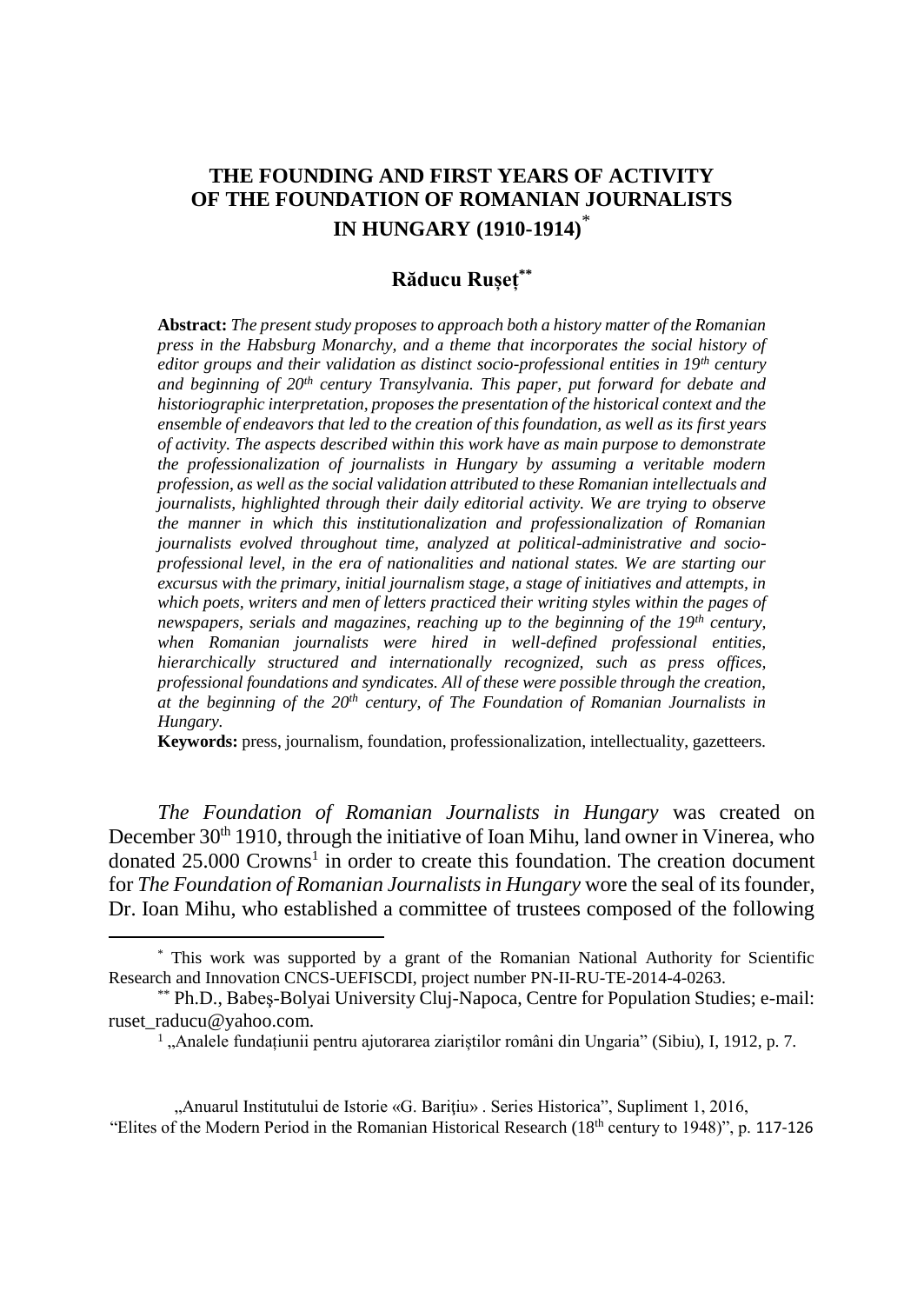Romanian intellectuals: Vasile Goldiș, who had to renounce the title because of personal reasons, Dr. Valeriu Braniște, Dr. Ioan Lupaș, Octavian Goga and Ioan Agârbiceanu. <sup>2</sup> We can remark that this committee's members were representatives of the Romanian elite, with a renowned political and journalistic activity. On February  $6<sup>th</sup>$  1912, following a reunion of the Romanian representatives at Vinerea, the Trusteeship that was going to manage the foundations funds was created, and Ioan Lapedatu was elected for the seat left vacant after Vasile Goldiș's departure. The recently created Trusteeship started its activity with Valeriu Braniște as president, Ioan Lupaș as vice-president, and Ioan I. Lapedatu as cashier.<sup>3</sup>

The name of this journalism association was going to be: *The Foundation for the Support of the Romanian Journalists in Hungary*, and its purpose, according to its statutes, consisted in: a) providing support for the Romanian journalists in Hungary, who, after an activity of 10 years in Romanian journalism, could not support themselves, because of old age or other kinds of sufferings (illnesses, accidents, etc.); b) support to the journalists' widows or orphaned children, and c) support for journalists who wished to study abroad or for study trips.<sup>4</sup>

The activity of *The Foundation of Romanian Journalists in Hungary*, created through private initiative, was advertised through the press, public and private debates and endeavors, informing and promoting articles about its role, incentives and calls to the Romanian elite to help the foundation, so that in 1912, its wealth reached 14,983.15 Crowns, gathered through the following means: a) dividend shares and equity interests 1,567.20; b) heirs of Dr. Aurel Mureșianu 3,587.28; c) contributions of Romanian banks 3,879.44; d) public conferences and publications sold in favor of the foundation 2,039.86; e) different contributions on different occasions 3,909.37.<sup>5</sup>

At the end of 1912, the Trusteeship at Sibiu addressed thanks to those who understood the foundation's role – to ensure the future of Romanian journalists in Hungary – and donated money in this respect.

The initiative of the editorial group of Gazeta Transilvaniei (*The Transylvanian Gazette*) was appreciated and admired, as, at their 70<sup>th</sup> anniversary of editorial activity, they donated 3,587.28 Crowns<sup>6</sup> to *The Foundation of Romanian Journalists in Hungary*. Other sums of money were gathered through contributions from banks, but especially worth mentioning are the public conferences in different cities in Transylvania (Sibiu, Arad, Brașov), organized by Romanian leaders through the representatives of the Trusteeship and Foundation in the territory. These were held with the purpose of raising money for the support of *The Foundation*. The

 $\overline{a}$ 

6 *Ibidem.*

<sup>2</sup> *Ibidem,* p. 4.

<sup>3</sup> *Ibidem.*

<sup>4</sup> *Ibidem,* p. 7.

<sup>5</sup> *Ibidem,* p. 3.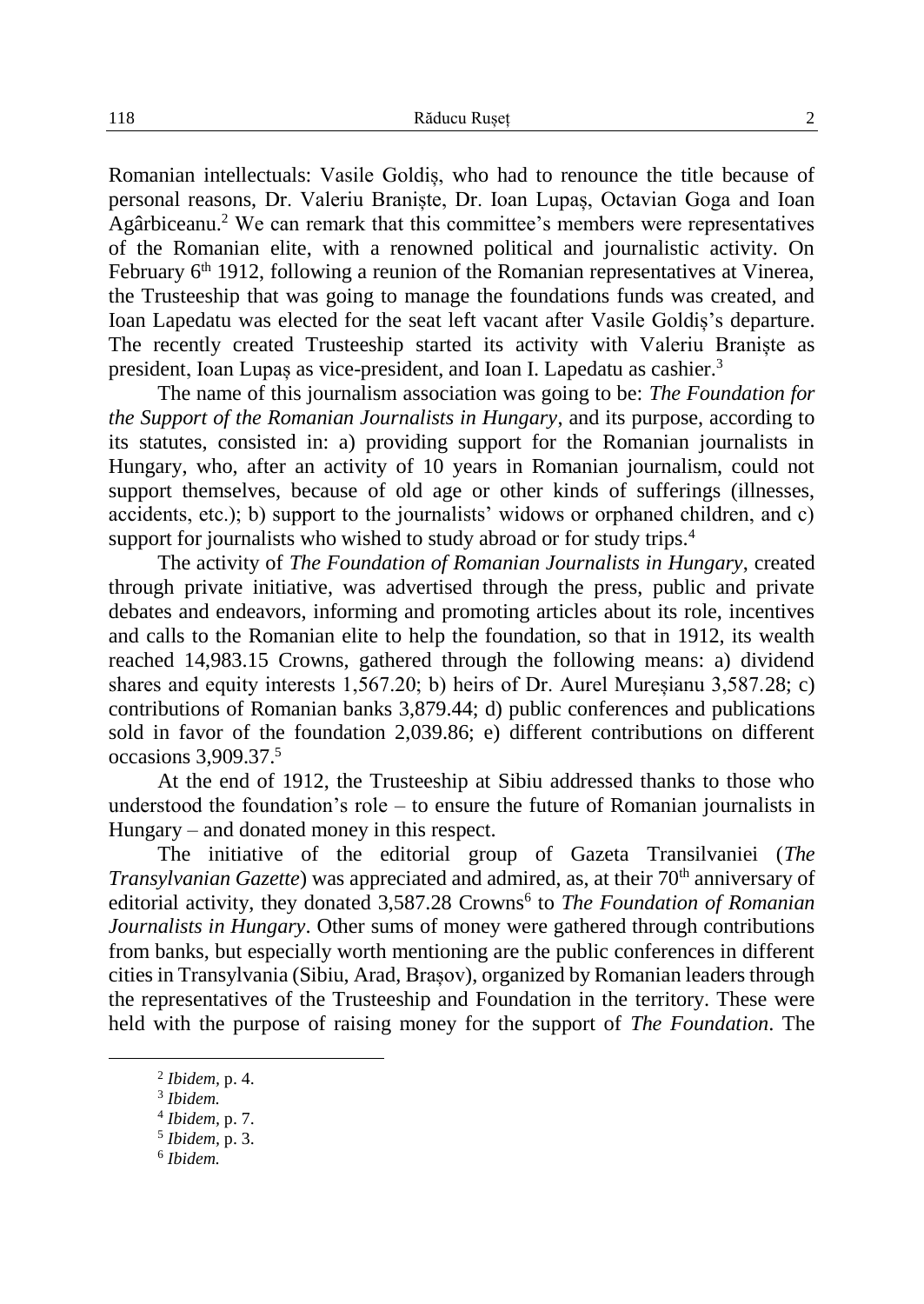following gatherings and public debates are worth mentioning: public conferences in Sibiu, through Dr. I. Lupaș (332 Crowns) and O. Goga (188.80 Crowns); in Arad, through I. Lăpedatu (237 Crowns); in Brașov, through S. Moldovan (Barițiu festival, 313 Crowns) and in Caransebeș, through Dr. V. Braniște (470 Crowns). Ioan Lupaș's conference, *The Mission of Bishops Bob and Adamovici at the Court in Viena in 1792*, was later published and donated to the foundation. Out of the sales of this publication, 499.06 Crowns were raised.<sup>7</sup>

Also worth mentioning, in the same registry of fund raising, are the initiatives of two Romanian patrons: M. Bragadiru, manufacturer, who donated 950 Crowns to the foundation, and Nina of Csergedi, who had 600 Crowns worth of stock at the Arieșana Bank of Turda, which she donated to support the foundation. <sup>8</sup> Other sources of income were the over-taxes on the subscriptions to some newspapers in Transylvania. Out of all the publications in Transylvania, only *Gazeta Transilvaniei, Revista Economică (The Economical Gazette) and Drapelul (The Flag)* applied this over tax on subscriptions. 9 In order to support *The Foundation*, a call was made to a series of public and private institutions, merchants, traders, people involved in the banking system, who responded financially. They followed the example in Hungary, where a substantial amount of donations was made for the Hungarian journalists' pension fund during 1911, a total amount of 200,000 crowns. This example of best practices was later adopted in the Romanian case<sup>10</sup>. *The Foundation of Romanian Journalists in Hungary* started its activity with a capital of 25,000 Crowns, and when it reached the amount of 50,000, it could start providing support for the Romanian journalists in Hungary. $<sup>11</sup>$ </sup>

Help from the foundation was provided for the Romanian journalists in Hungary, their widows and their orphaned children.<sup>12</sup> The journalists who opted for this kind of support from the foundation had to fulfill some requirements stipulated in the Support Regulations: a) be a citizen of Hungary; b) be a professional journalist; c) to have proof that his activity as journalist took place at a Romanian newspaper or magazine in Hungary; d) his activity as professional journalist had to sum up to between 5 and 10 years of editorial work; e) prove that, because of old age, illness or accident, he was no longer apt, temporarily or permanently, to continue the activity of professional journalist; f) prove that, since he has limited material means, he could not support his family, thus, having a poor financial state that requires the

 $\overline{a}$ 

<sup>7</sup> *Ibidem.*

<sup>8</sup> *Ibidem.*

<sup>9</sup> *Ibidem,* p. 4.

<sup>10</sup> *Ibidem.*

<sup>11</sup> *Ibidem.*

<sup>&</sup>lt;sup>12</sup> "Cultura Creștină", III, 1913, nr. 11, 10 iunie, p. 349-350.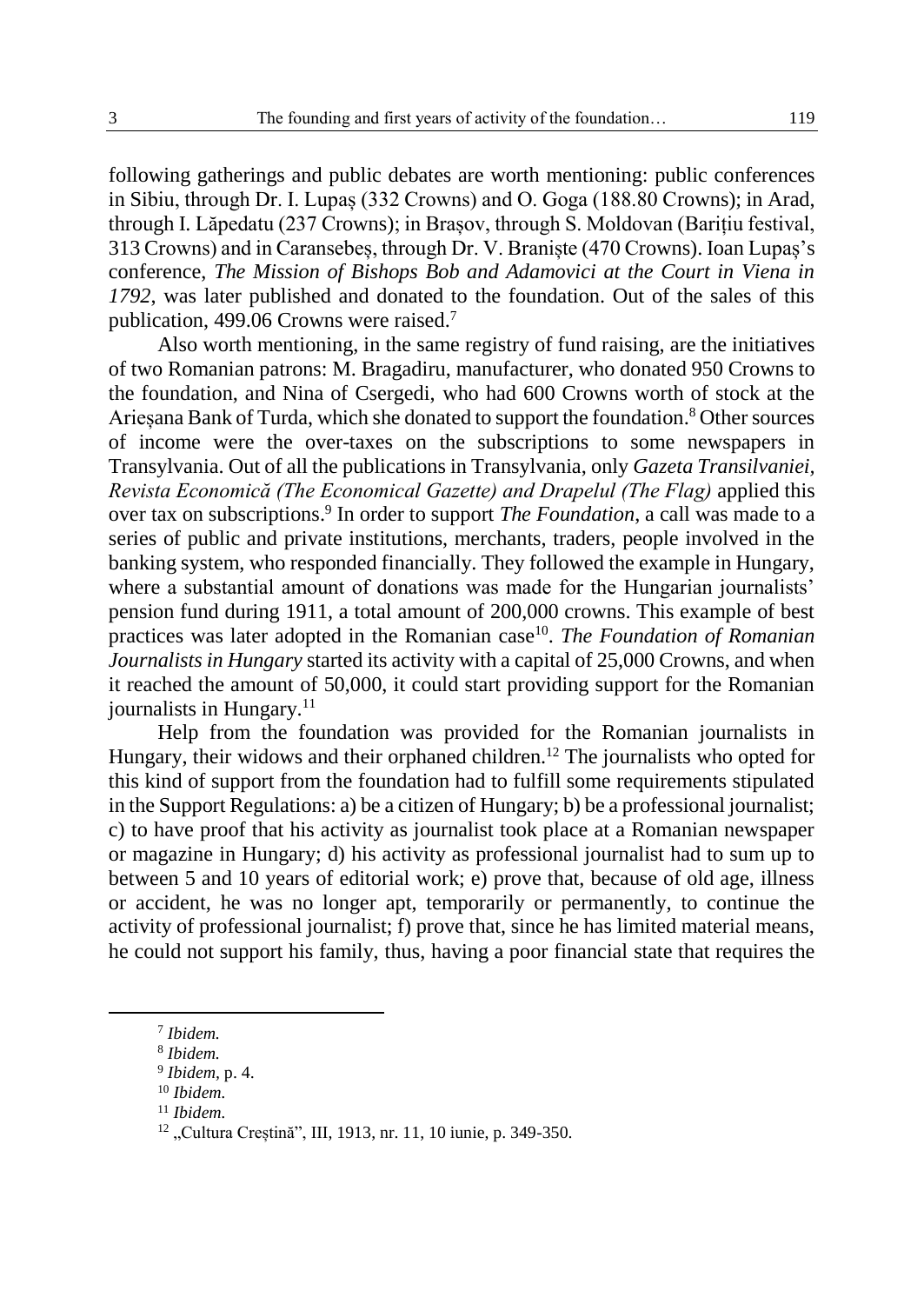foundation's support; g) that he or she is the widow or legitimate orphan child of a journalist. 13

The help from *The Foundation of Romanian Journalists in Hungary* was divided into multiple categories: a) temporary/occasional aids; b) support for study trips; c) permanent support - these were offered to Romanian journalists who had a contract with the help of the *Foundation* for a life insurance at a Hungarian Credit Institute; d) life support - given to widows and orphans of Romanian journalists until they reached the adult age and could support themselves.<sup>14</sup>

The journalists who had a seniority of over 5 years of constant work in Romanian journalism in Hungary could benefit from the first three categories of support (occasional, study trips and life insurance). Life support was given to those who had accumulated ten years of editorial work at a Romanian newspaper. Along with this seniority rule, the Romanian journalist who wanted access to this kind of support also had to annually donate 60 Crowns or make a total donation for the foundation of 1000 Crowns. 15

The aids given by the foundation could be suspended by the Trusteeship in the following conditions: a) the receiver was no longer a citizen of Hungary; b) moved the residence outside of Hungary; c) committed a crime; d) demonstrated inappropriate behavior; e) reached a certain wealth that the foundation's aid was no longer necessary; f) the widow got remarried; g) the orphans who didn't show proof of good education or demonstrated inappropriate behavior, weren't considered by the Trusteeship worthy of the provided support.<sup>16</sup>

Beside charity and support, *The Foundation of Romanian Journalists in Hungary* also took on it the important role of helping the professionalization of the journalists. We support this claim since, in the reports of the Sibiu Trusteeship, it was accounted that they wanted to form professional journalists, *true journalists that would support the Romanian culture and press in Transylvania, in the future.* <sup>17</sup> The information identified in the press about the existence of this foundation helped us uncover relevant aspects of the professional organization of this guild, which slowly gained its autonomy. It was that shift from writer-editor, specific to the 19th century, to journalist in a professional way, with the beginning of the 20<sup>th</sup> century. *The Foundation of Romanian Journalists in Hungary* was supported through the donations of different culturally involved and interested people in Transylvania (the most relevant example is that of the Mocioni family, who donated substantial amounts of money to support Romanian journalists) and through the over taxes on

<sup>&</sup>lt;sup>13</sup> "Analele funațiunii pentru ajutorarea ziariștilor români din Ungaria" (Sibiu), I, 1912, p. 9. <sup>14</sup> *Ibidem*.

<sup>15</sup> *Ibidem.*

<sup>16</sup> *Ibidem,* p. 10.

<sup>17</sup> *Ibidem*.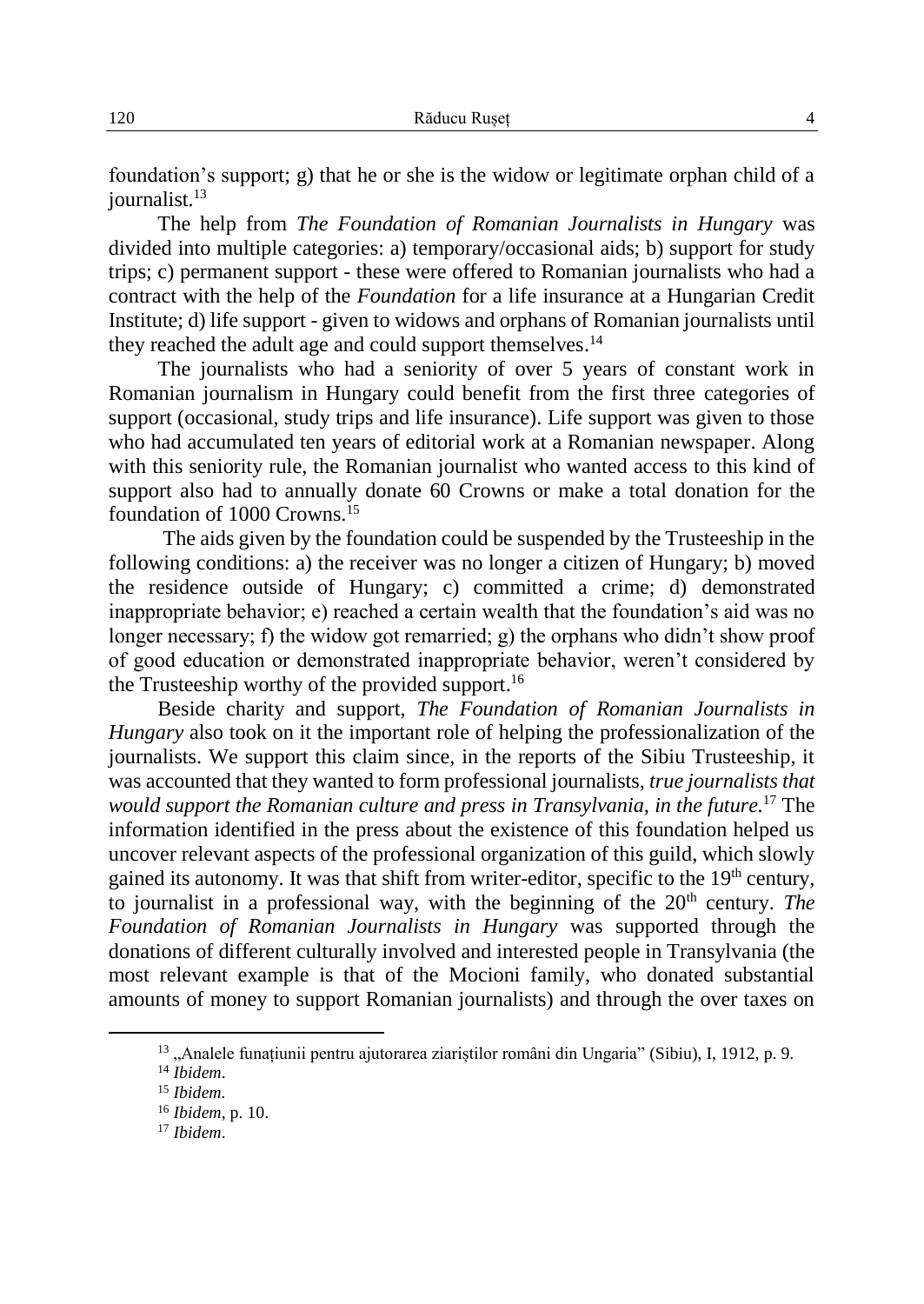subscriptions for newspapers in Transylvania. This professionalization could be seen both in Transylvania and Hungary, and in Romania, through the creation of the Journalist Syndicate in Bucharest. <sup>18</sup> It can be stated that the interstice between 1909 and 1910 represented a landmark for a much clearer shaping and defining of the Romanian journalist statute. 19

Throughout 1913, the wealth of *The Foundation of Romanian Journalists in Hungary* registered a considerable increase. Whereas in 1912, the foundation's wealth summed up to 14,175.1 Crowns, in 1913, its capital increased by 27,742.11 Crowns. On December  $31^{st}$  1913, it had a total wealth of 68,130.36 Crowns.<sup>20</sup> The foundation registered this budget increase from the following income sources: donations from different patrons and people of culture in Transylvania and Banat, bank contributions, conferences and events with the purpose of promoting the foundation, over taxes on newspaper subscriptions, public events, the selling of publications in the foundation's favor, etc. We can observe that the incoming amount of money came from different forms of civic involvement of the Romanian elite in Transylvania, all related to the context of a European evolution of the journalists' professionalization.<sup>21</sup>

Out of the more relevant sources of income in 1913 we mention: a) the donation of Anton Mocsonyi of Foen of 10,000 Crowns; b) the donation of Mr. and Mrs. Dr. Teodor Mihali 5,000; c) the selling of New Year's greeting cards, 1913, 1,646.50; d) public conferences and sold publications 1,023.10; e) over taxes on subscriptions and insertions 688.90; f) donations from Romanian banks 1,213; g) income from events and parties 801.40; h) different contributions 4,862.88; i) dividend shares and equity interests 2,733.12. Total: 27,968.90; expenses: 226.79; Capital: 27,742.11 Crowns.<sup>22</sup>

*The Foundation* thanked Anton Mocioni for the donation of 10,000 crowns and Teodor Mihali for the donation of 5,000 Crowns, but also the editors of *Gazeta Transilvaniei* and *Revista Economică*, which had applied over taxes on subscriptions. Thus, *Gazeta Transilvaniei* had raised 601.90 Crowns, and *Revista Economică* had raised 87 Crowns. The foundation's capital was composed of the

 $\overline{a}$ 

<sup>&</sup>lt;sup>18</sup> For the description of the first associatuve forms of journalists in Romania, see: Ilie Rad, *Incursiuni în istoria presei românești,* Cluj-Napoca, Accent 2008*,* p. 70-71.

<sup>&</sup>lt;sup>19</sup> See: "Gazeta Transilvaniei", LXXVI, 1914, no. 44, 25 February / 10 March, p. 2-3; Idem, LXXVI, 1914, no. 45, 26 February / 11 March, p. 2; Idem, LXXVI, 1914*,* no. 46, 27 February / 12 March, p. 3.

<sup>&</sup>lt;sup>20</sup> ..Analele fundațiunii pentru ajutorarea ziariștilor români din Ungaria" (Sibiu), II, 1913, p. 3.

<sup>21</sup> *Fundaţia Ziariştilor Români din Ungaria. Donaţie făcută pentru sprijinirea Fundaţiunii pentru ajutorarea ziariştilor români din Ungaria. Darea de seamă generală a Epitropiei administrative asupra anului 1913,* "Gazeta Transilvaniei"*,* LXXVI, 1914, no. 44, 25 February /10 March, p. 2-3; Idem, LXXVI, 1914, no. 45, 26 February /11 March, p. 2.

 $22$ , Analele fundațiunii pentru ajutorarea ziariștilor români din Ungaria" (Sibiu), II, 1913, p. 3.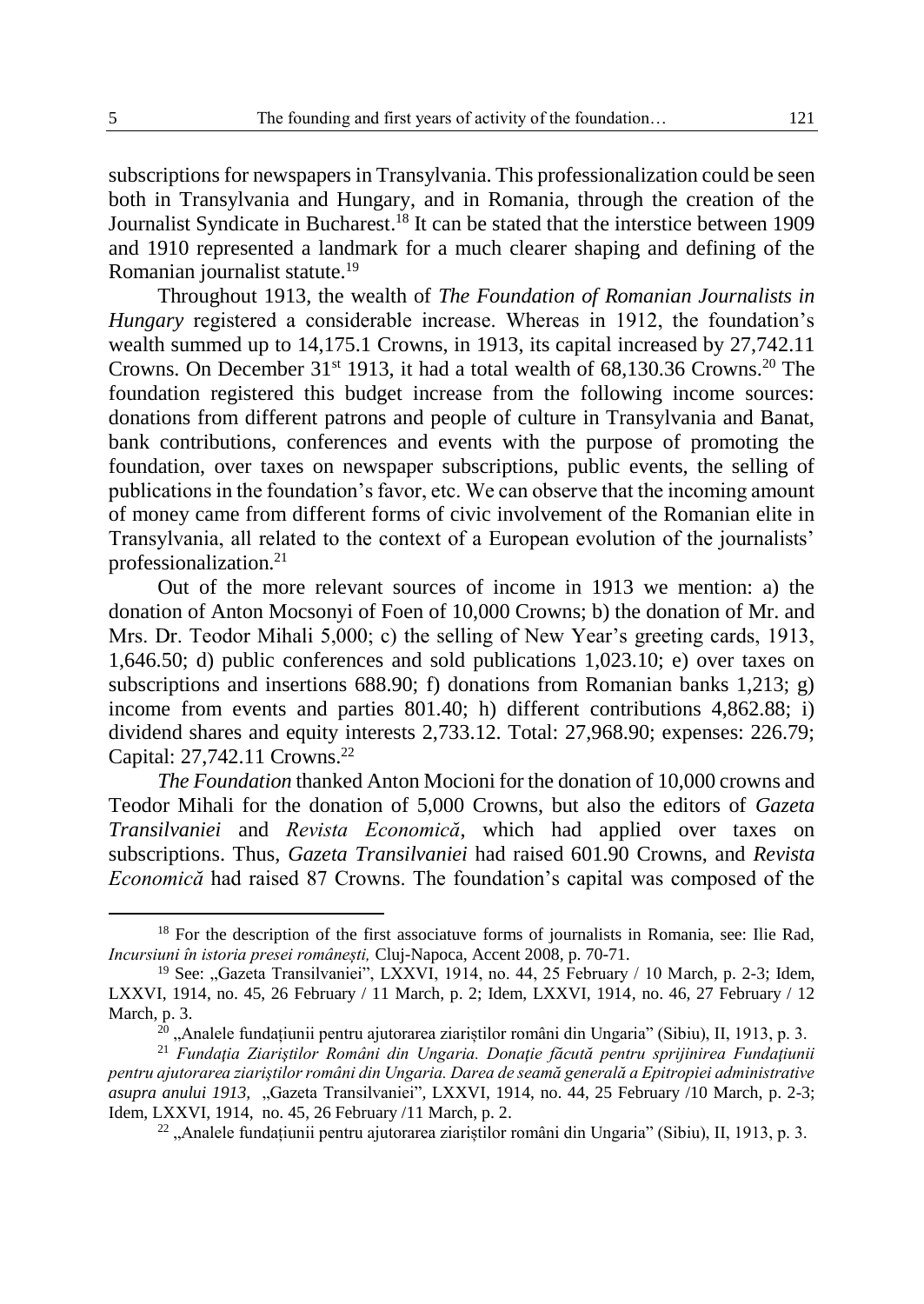following funds: the Ioan Mihu Fund (initially consisting of 25,000 Crowns, reaching 27,926.16 Crowns in 1913), the Aurel Mureşianu Fund (initially consisting of 3,587.28 Crowns, reaching 3,893.80 Crowns in 1913), the Different Contributions Fund (at the end of 1912, it registered a total amount of 10,260.29 Crowns, reaching 21,310.40 Crowns in 1913), the Anton Mocsony of Foen Fund (10,000 Crowns) and the Eleftera and Teodor Mihali Fund  $(5,000 \text{ Crows})$ .<sup>23</sup> In the report of the Sibiu Trusteeship, it was mentioned that they shall also create a Fund for the greeting cards that had been sold. $24$ 

Other relevant events and moments of this year also significantly contribute to the reconstruction of the monographic puzzle of *The Foundation of Romanian Journalists in Hungary*. Thus, the association was recognized and approved by the Hungarian royal ministry of internal affairs on December  $4<sup>th</sup>$  1913, with the amendment that article 11 of the Support Regulations had to modified, in order to state that support for a journalist would be suspended if he committed a crime or his actions took the form of an embezzlement. From that moment on, the Foundation was recognized by the Hungarian state's authorities and registered in official documents under the number 188678-913, IX. In the context of judicial recognition, the foundation was ready to commence its activity, and the Trusteeship encouraged the Romanian journalists to join this association. At the same time, it was desired to institutionalize and ensure the future of professional journalists, all correlated with the connection that was being created between these journalists, as representatives of *The Foundation*, the press reading public and the general public.<sup>25</sup>

In the *Support Procedure Regulations*, article 7 stipulated that journalists that were members of the foundation should contribute to this fund. The program of the foundation appealed to the solidarity of journalists, so that such financial contributions might support them in the future. Donations in money would be made both at newspaper editing houses, and at the Ardeleana Bank in Orăștie, where the wealth of the foundation was kept.<sup>26</sup> Worth mentioning is the fact that these contributions, donations and benefaction rates were made in different places where funds were collected. Thus, those who wished to contribute to the Romanian Journalists Fund could go to: the editing house of several newspapers (*Gazeta Transilvaniei, Revista Economică, Românul*); the Trusteeship Administration in Sibiu and the Ardeleana Bank in Orăștie, which managed the foundation's wealth, free of charge.

We can observe that these economic contributions were made in a somewhat dissipated manner at that time. Given the disseminated ones, it was difficult for the Trusteeship in Sibiu to hold a concrete account of the inbound and outbound money

<sup>23</sup> *Ibidem,* p. 4.

<sup>24</sup> *Fundaţia Ziariştilor Români din Ungaria. Donaţie făcută…,* in loc. cit.

<sup>&</sup>lt;sup>25</sup> "Analele fundațiunii pentru ajutorarea ziariștilor români din Ungaria" (Sibiu), II, 1913, p. 4.

<sup>26</sup> *Fundaţia Ziariştilor Români din Ungaria. Donaţie făcută…,* in loc. cit.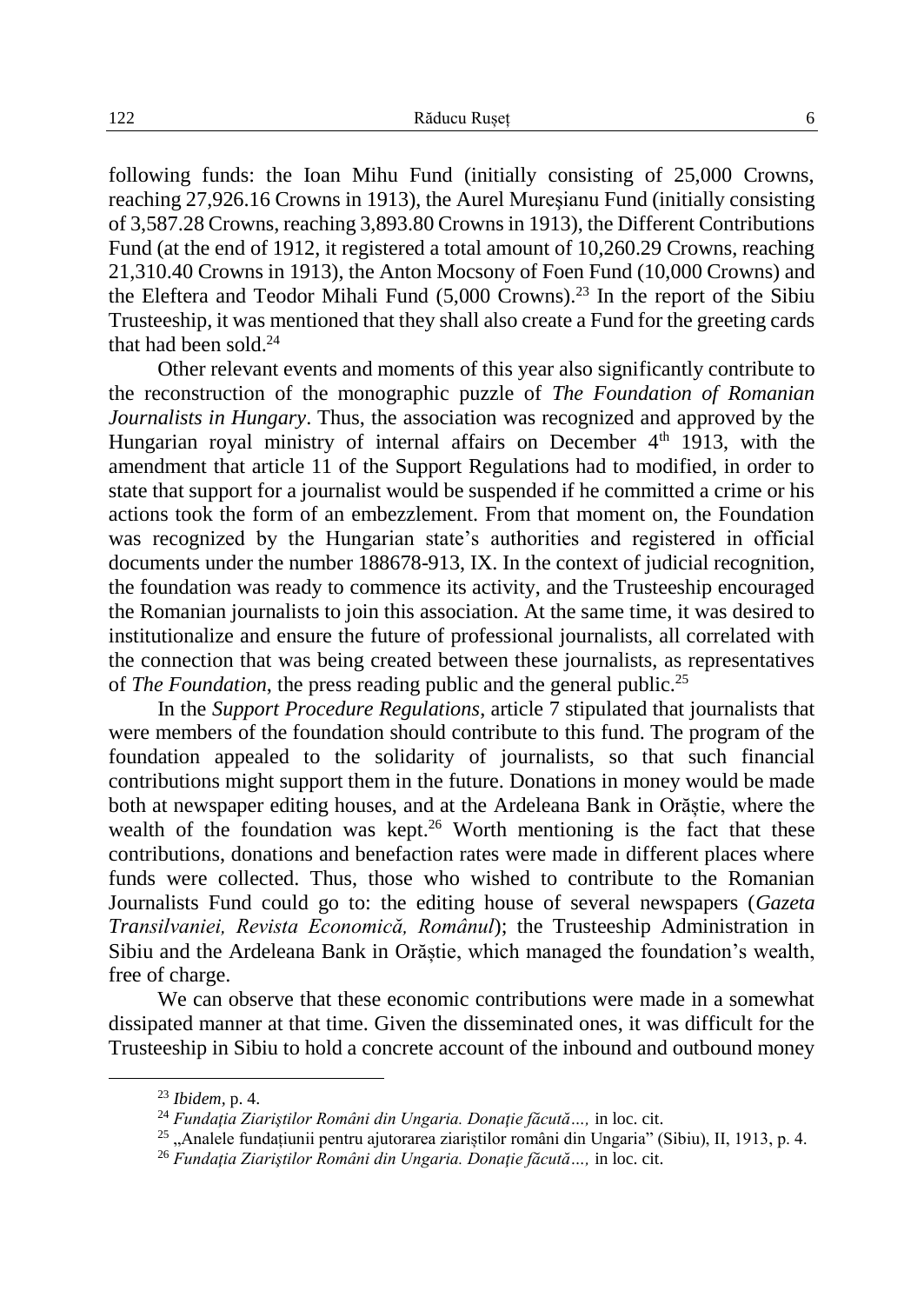from the foundation's treasury. To reach a much safer statistical account and more efficient centralization of the foundation's treasury, the Trusteeship requested the more important papers (*Gazeta Transilvaniei, Revista Economică, Românul, Biserica și Școala*) to keep an account of the money, and these balance sheets with the incoming money for the foundation from these three institutions (the editing houses of the mentioned newspapers, the Trusteeship and the Ardeleana Bank), to be centralized as a concrete balance sheet at the headquarters of the Ardeleana Bank in Orăștie. 27

*Gazeta Transilvaniei, Drapelul, Românul, Revista Economică și Biserica și Școala* would donate a free issue to the Trusteeship. *The Foundation of Romanian Journalists in Hungary* was looking for *trustworthy men* who would represent their interests and solve any problems concerning the foundation. In 1913, an attempt was made to institutionalize these men, so that the readers could know the foundation's representatives. The aim was for these men to represent the foundation and for them to be the connection between this press association and the reading public.<sup>28</sup>

For the collection of money, the Foundation of Journalists applied an over tax on Romanian newspapers and magazines subscriptions. *Gazeta Transilvaniei* charged this over tax on subscriptions for the foundation. Its example was followed by *Libertatea* in Orăştie. It was estimated around that time that, should all important newspapers apply this over tax on subscriptions, a total of 5-6,000 Crowns would be raise, annually. The foundation was financially supported through the selling of New Year's greeting cards, donations, conferences and publications sold in favor of the foundation. In the Trusteeship's report it is mentioned that 120 issues of the *Monography of Ardeleana*, by Ioan I. Lăpădatu, were sold, raising the sum of 834.38 crowns, and that same year, two conferences were held: one in Brasov, held by Ioan Lupaş, vice-president of the Trusteeship, and another with the Association's department in Beiuş. The amount raised for the foundation from these conferences was of 1,023.10 Crowns. Out of parties and events, 801.40 Crowns were raised.<sup>29</sup>

Other contributions came from banks, but also from private people who manifested and intense spirit of national and trade solidarity with the foundation's representatives. From the latter, 5,000 Crowns were raised. The Greek-Catholics in Sibiu and the Romanians from Vîrşeţ and Budapest donated to *The Foundation*. Other contributions were made by state public servants, people from the military and other professional categories. Through all of its activity, the foundation wished to

<sup>29</sup> *Ibidem.*

 $^{27}$  , Analele fundațiunii pentru ajutorarea ziariștilor români din Ungaria" (Sibiu), II, 1913, p. 4-5.

<sup>&</sup>lt;sup>28</sup> "Gazeta Transilvaniei", LXXVI, 1914, no. 44, 25 February /10 March, p. 2-3; Idem, LXXVI, 1914, no. 45, 26 February /11 March, p. 2*.*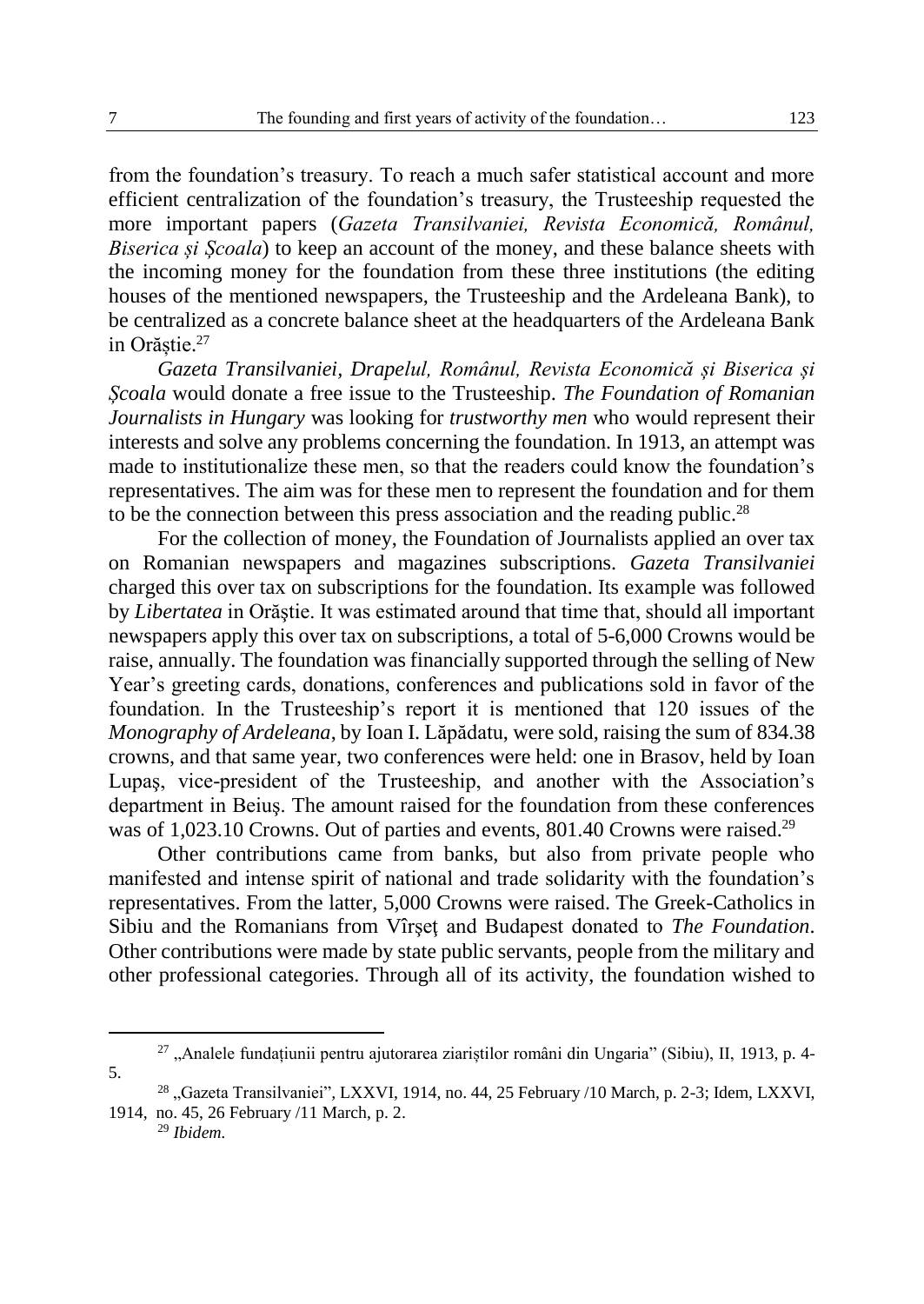ensure the future of Romanian journalists. <sup>30</sup> All of these were mentioned in the administrative meeting of the Trusteeship of *The Foundation of Romanian*  Journalists in Hungary, held at Sibiu on March 1<sup>st</sup> 1914.<sup>31</sup> In the foundation's next report, it was mentioned that in January, February and March 1913, the income of the foundation increased, and the total amounts donated to the foundation by different people, banks and newspapers were mentioned. In this meeting, thanks were given to those who had donated money, asking them to keep economically supporting the *Foundation.* 32

In a letter of the *Solidarity* bank union to Romanian banks,<sup>33</sup> signed by Partenie Cosma in 1912, it was mentioned that, ever since 1910, the Romanian intellectuality realized the importance of the press for the Romanian society in Transylvania, wishing to assure the status in the Transylvanian *Agora* of those who represent the public stage through the press. In the context of financial support for this professional organization in Hungary, an appeal was made to the Romanian banks in Transylvania to support the Romanian journalists' foundation. Through this letter, banks were being informed of the importance of the present foundation, wishing that the banking institutions would support them in their journalistic endeavors. It also stated that the banks had an obligation to support the foundation, through the creation of a well prepared journalistic intellectuality, a veritable professional group.<sup>34</sup> The purpose was to assure the future of journalists, for them to turn the press into a main occupation, professionally speaking, a career in press. They also mention the fact that the banks have a duty to support the Romanian press, since papers do advertising for and defend the economic interests of banks.

After all the donations from Romanian banks were raised, the money was transferred to the Ardeleana Bank in Orăştie. <sup>35</sup> An important element for the professional institutionalization of Romanian journalists was the creation of a pension system for journalists who were members of *The Foundation*. Thus, Romanian journalists could retire after a career in journalism and after having contributed to this fund. Relevant to this would be the case of Silvestru Moldovan, who asked, before his death and after a career in journalism, to retire with the support of the journalists' fund. This is already proof that the status of the Romanian

<sup>30</sup> "Gazeta Transilvaniei"*,* LXXVI, 1914,no. 46, 27 February /12 March, p. 3.

<sup>31</sup> *Ibidem*.

<sup>32</sup> *De la fundațiunea pentru ajutorarea ziariștilor români din Ungaria*, "Gazeta Transilvaniei"*,* LXXVI, 1914, no. 77, 6/19 April, p. 3.

<sup>33</sup> *Solidaritatea - The Solidarity,* association of financial institutions, created in 1907. Cf. "Revista Economică", XIV, 1912, no. 1, 7 January, p. 1.

<sup>34</sup> "Gazeta Transilvaniei"*,* LXXVI, 1914, no. 77, 6/19 April, p. 3.

<sup>&</sup>lt;sup>35</sup> Pentru Fondul Ziariștilor. De la Solidaritatea, "Tribuna", XVI, 1912, no. 31, 9/22 February, p. 5.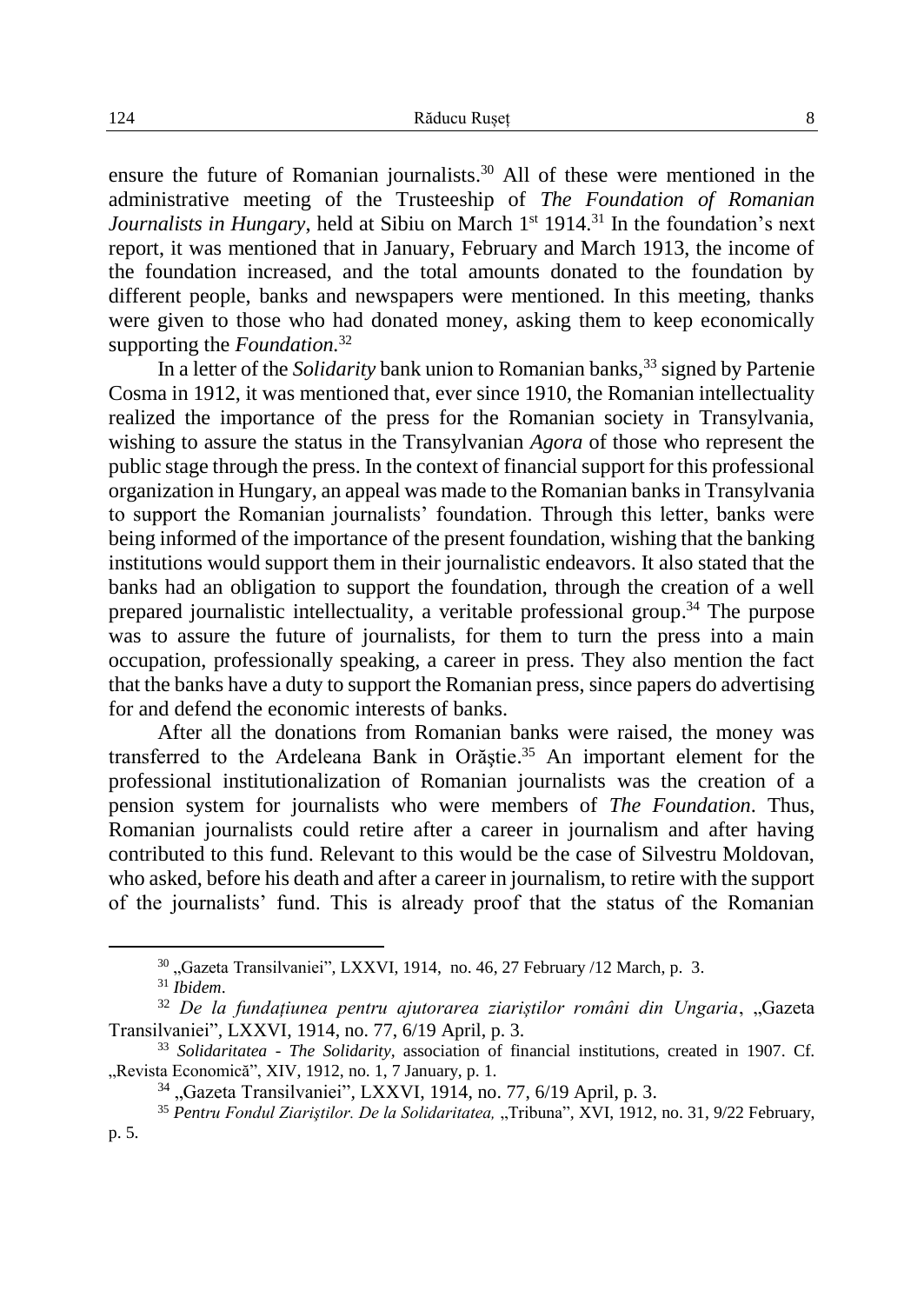journalist was being perfected and institutionalized, and their journalistic activity was being assured through pensions with this fund.<sup>36</sup>

The circumstances created by the outbreak of World War I in Europe, with obvious repercussions upon the fall of historical empires, also affected the proper development of the cultural activity and patron spirit with the purpose of Romanian affirmation within the Austrian-Hungarian Monarchy. The context of the start of the Great  $\text{War}^{37}$  caused some moments of incertitude in the activity of the administrative Trusteeship and *The Foundation of Romanian Journalists in Hungary*. The report regarding the activity of the foundation for 1914 was delayed given the circumstances, and the administrative Trusteeship in Sibiu, which dealt with the annual wealth reports and activity of the foundation, faced interruptions in its activity during this period of time, which brought upon a slower accounting of the foundation's wealth and activity. 38

Despite all these, the wealth of the foundation registered a capital increase in 1912 of 14,917.51 Crowns, and in 1913 it registered 27,742.11 Crowns, with a total for the two years of activity of 42,659.66 Crowns.<sup>39</sup>

In 1914, the Trusteeship in Sibiu was managing an income for the *Foundation* of 13,823.37 crowns, obtained from the following sources and material means: a) dividends and interest 4,127.57 Crowns; b) the selling of 1914 New Year's greetings 3,637.28; c) donation for the Ioan Russu-Șirianul fund 1,400 Crowns; d) the amount of money raised from the newspapers' editing houses 1,221.89 Crowns; e) various contributions 1,094.08 Crowns; f) over taxes on subscriptions and insertions 814.55; g) anonymous donations 858 Crowns; h) contributions from banks 670 Crowns. Out of the above mentioned total, expenses of 1,448.48 Crowns were registered, leaving a capital of 12,374.89 Crowns. 40

As a conclusions, the creation of *The Foundation of Romanian Journalists in Hungary* fits into the ensemble of initiatives and attempts to create a Syndicate of the Romanian press in Transylvania. This associative institution of Romanian gazetteers has a well-organized structure, with Ioan Lupaş as vice-president and Ioan I. Lăpedatu as president. *The Foundation of Romanian Journalists in Hungary* can be registered in the series of associations and cultural societies that were created around the time of World War I. At the same time, the journalists' foundation subscribes to the category of Romanian national and cultural association initiatives,

 $\overline{a}$ 

<sup>36</sup> See: *Telegramă despre moartea lui Silvestru Moldovan,* "Gazeta Transilvaniei"*,* LXXVII, 1915, no. 107, 20 May / 2 June, p. 2.

<sup>37</sup> Vasile Vesa, *Transilvania în timpul Primului Război Mondial (1914-1918),* in Ioan Aurel Pop, Thomas Nӓgler, Magyari András (coord.), *Istoria Transilvaniei (De la 1711 până la 1918)*, vol. III, Cluj-Napoca, Academia Română. Centrul de Studii Transilvane, 2008, p. 467-468.

 $38$   $\mu$ Analele fundațiunii pentru ajutorarea ziariștilor români din Ungaria" (Sibiu), III, 1914, p. 3.

<sup>39</sup> *Ibidem.*

<sup>40</sup> *Ibidem.*